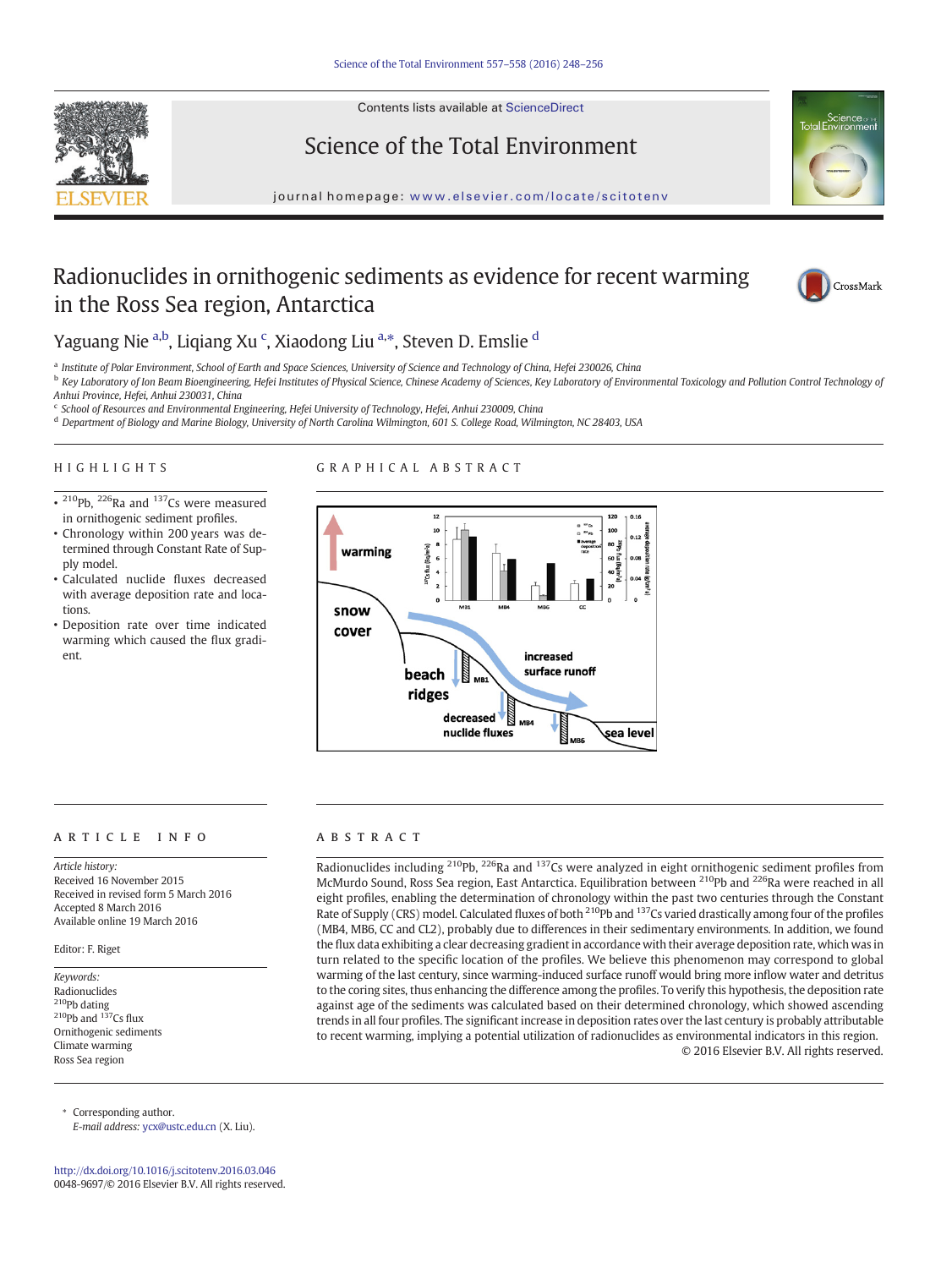# 1. Introduction

The radiometric dating method on shorter time scales (less than 200 years ago) using the natural fallout radionuclide <sup>210</sup>Pb was initially introduced by [Goldberg \(1963\)](#page-8-0), but it was not widely used until after its first application to lake sediments by [Krishnaswamy et al. \(1971\)](#page-8-0). Later with the development of calculation models of Constant Initial Concentration (CIC, for uniform accumulation rate) and Constant Rate of Supply (CRS, for non-uniform accumulation rate), and corroboration from artificial fallout radionuclides including 137Cs and 241Am for accurate age calibration ([Appleby and Old](#page-8-0)field, 1978), the dating method broadened its usage into different geo-carriers such as lake, estuarine and marine sediments, and peat bogs ([Appleby, 2008\)](#page-8-0). After decades of application, <sup>210</sup>Pb dating has been recognized as one of the most important dating techniques in various paleo studies.

So far, studies on natural and artificial fallout radionuclides in Antarctica serve diverse purposes besides dating. For example, analyses of natural and artificial radionuclides on different materials including ice, sediments, soils, seawater, and biological samples play important roles in establishing baselines from which to estimate the possible impacts of radioactive pollution, to understand marine dynamic processes, and to examine the impacts of anthropogenic activities on this remote area [\(Schüller et al., 2004; Sanders et al., 2010\)](#page-8-0). Radionuclides in aqueous systems may function as tracers for investigating water circulation and sedimentary processes due to their distinctly different geochemical behaviors ([Godoy et al., 1998](#page-8-0)). Historical records of radionuclides have been used to study the long range water and atmospheric transportation of anthropogenic substances, and for exploring mineral resources [\(Jia et al., 2000](#page-8-0)). Snow-firn-ice dynamics based on  $^{210}$ Pb deposition could grant insights into the balance of the Antarctic ice sheet [\(Goodwin, 1990; Gallée et al., 2001\)](#page-8-0).

Antarctica developed its own unique ecosystem structures due to its isolation from other continents and the absence of anthropogenic influence [\(Jenouvrier et al., 2005\)](#page-8-0). Its specific location and fragile ecosystems make this land extremely sensitive to climate change ([Clarke et al.,](#page-8-0) [2007\)](#page-8-0). In the coastal ice-free areas scattered around Antarctica where migrating birds have the most impact, continuous and well-preserved ornithogenic sediments were formed, and serve as a natural archive for both geochemical dynamics and paleo-environmental conditions, allowing studies on climate change and the corresponding ecological responses in the past, which, in turn, is essential in understanding current and future trends of global warming and its impact on local ecosystems [\(Parmesan, 2006; McClintock et al., 2008](#page-8-0)). The Ross Sea is a high latitude embayment with a long history of Adélie penguin (Pygoscelis adeliae) occupation ([Emslie et al., 2007](#page-8-0)). Our previous studies focused mainly on the geochemical features and processes based on heavy metal mercury, bio-element assemblage, stable isotope  $\delta^{13}C$  and  $\delta^{15}N$ , and rare earth elements in the ornithogenic sediments from this region [\(Nie et al., 2015](#page-8-0)). To further decode the information of the past stored in the sediments, accurate chronology of these ornithogenic sediments is crucially required.

In this study, we analyzed the levels of radionuclides including  $210Pb$ ,  $226$ Ra and  $137$ Cs in eight ornithogenic sediment profiles collected from the ice-free areas in McMurdo Sound of the Ross Sea region for the first time. Since no data on radionuclides on a similar geo-carrier was ever reported in this area, we wished to determine whether the sediments with heavy avian influence could be used for <sup>210</sup>Pb dating, and exploit the potential of the radionuclides as indicators for environment change.

# 2. Material and methods

# 2.1. Study area

Ornithogenic sediments used in this study were collected in ice-free areas of the southern Ross Sea region in January 2010 [\(Fig. 1](#page-2-0)). This region is highly sensitive to climate change as it is located at the conjunction of three different air masses from Victoria Land, the Ross Sea, and the Ross Ice Shelf. The weather here is capricious and severe: the mean annual temperature is  $-18$  °C, and the temperature may reach 8 °C in summer and −50 °C in winter. The average wind speed is 22.8 km/h, but may exceed 190 km/h on occasion. Ross Island (~2460 km2 ) is of volcanic origin in McMurdo Sound comprising four volcanoes: Mts Terror (elevation: 3262 m,), Terra Nova (2130 m), Erebus (3794 m), and Bird (1800 m), with glacial ice mantles inland, leaving three ice-free areas where Adélie penguins currently breed at Cape Crozier (~18 km<sup>2</sup>), Cape Bird (~15 km<sup>2</sup>), and Cape Royds (~13 km<sup>2</sup>). Beaufort Island  $\left(\sim 18.4 \text{ km}^2\right)$  is 21 km north of Ross Island with Adélie penguins breeding on the ice-free areas on the eastern and southern coasts. A long history of penguin occupation has left these areas with numerous abandoned penguin colonies as well as active ones, allowing the study of penguin paleoecology. Surface run-offs are observed in summers, and with the input of nutrients from penguin guano, freshwater algae are widely distributed in the ponds and catchments near the colonies.

#### 2.2. Sample collection

The sampling sites are located in several separate areas on Ross and Beaufort Islands [\(Fig. 1\)](#page-2-0). Details on depth, location, lithology (see also Supplementary Fig. 1) and catchment description of the eight profiles are provided in [Table 1](#page-2-0). The site MB4 is close to abandoned penguin colonies in mid Cape Bird. MB4 was collected in a small pond between the fourth and fifth raised beach ridges. According to field observations, the sediment layer below 15 cm was comprised of fine-grained ornithogenic sediments with a dark color and rancid smell; the sediment unit between 5 and 15 cm was mainly composed of dark-colored coarse sands; the surface layer is rich in fine black algae residue. Near MB4, profile CL2 was taken from the northern edge of a pond located on the fifth beach ridge above sea level. CL2 mostly consisted of fairly homogeneous black and grey colored silts, and its uppermost part was comprised of dark green freshwater algae residues. Profile MB6 was collected from a small catchment on the second terrace above sea level in an active penguin colony on the north side of Cape Bird. The sediments below 24 cm were dark-colored ornithogenic soils, and the remainder consisted of brown clay. Seal hairs were found in the sediment layer beneath 32 cm. Profile MB1 with relatively homogeneous lithology was collected from a dried-out catchment on an elevated hillside south of MB4 with traces of penguin activities (bones and feather discovered). Profile CC was collected from a fecal pit in Cape Crozier, Ross Island. Large amounts of penguin guano were deposited here, together with eggshells and downy feathers. The biological remains were concentrated in the layer above 7 cm. Profile MR1 and MR2 were collected near the active penguin colonies at Cape Royds. From bottom to top, both profiles changed from dark-colored weathering products to red-colored ornithogenic sediments with gravels at critical depths of 12 and 15 cm, respectively. Profile BI was excavated from a small peat near the modern penguin colony on the southwest side of Beaufort Island. From the bottom to top, brown clay gradually transitions into black fine-grained ornithogenic sediments. Profile MB4, MB6, MB1, MR1 and MR2 were directly taken in dug pits and sectioned in the field (intervals: 0.8 cm for MB4; 0.6 cm for MB6; 1 cm for MB1, 1 cm for layer above 15 cm, 2 cm for layer below 15 cm in MR1; 1 cm for layer above 15 cm, 2 cm for layer below 15 cm, and the remaining sediments were divided into 2 subsamples in MR2), while CC, BI and CL2 were collected using sediment cores and transported back to the lab and sectioned at the intervals of 0.5 cm. All sediment samples were air dried and homogenized by grinding before radionuclide and chemical analyses. More details about sampling have been reported in [Nie et al. \(2012, 2015\)](#page-8-0).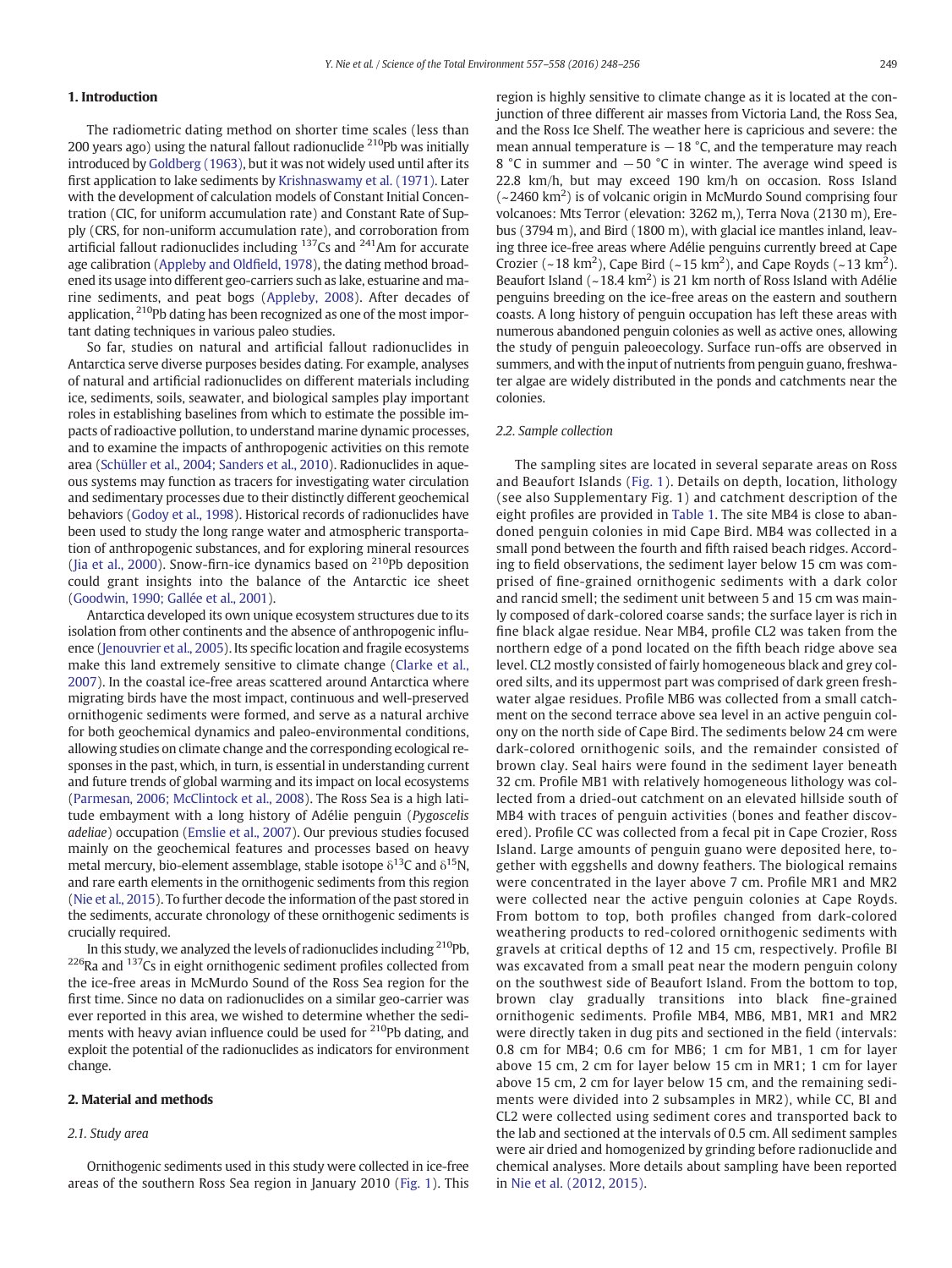<span id="page-2-0"></span>

Fig. 1. The study area and the sampling sites in the Ross Sea region.

#### 2.3. Analytical methods

The radioactivity of sediment samples was measured by direct gamma spectrometry (Ortec HPGe GWL series, well-type, coaxial, low background, intrinsic germanium detector, AMETEK Company). The detector was protected by a 2 mm inner copper wall and a 10 cm outer lead chamber (connected to a liquid nitrogen tank for thermal stability) to avoid possible interference of background radiation. The standard radionuclide samples (soil samples) were provided and calibrated by the China Institute of Atomic Energy (isotopes for calibration: <sup>210</sup>Pb, <sup>226</sup>Ra,  $137$ Cs,  $241$ Am,  $155$ Eu,  $57$ Co,  $54$ Mn,  $65$ Zn and  $60$ Co). Homogenized sediment samples were dried at 105 °C to constant weight and sealed into 5 ml centrifuge tubes for a storage of about 3 weeks to reach radioactive equilibration between <sup>226</sup>Ra and its daughter nuclide <sup>214</sup>Pb. Spectra

| Table 1                                                                      |
|------------------------------------------------------------------------------|
| Sampling information on the ornithogenic sediments from the Ross Sea region. |

| Profile          | Depth $(cm)$ | Location                  | Coordinates                       | Lithology |       | Catchment |
|------------------|--------------|---------------------------|-----------------------------------|-----------|-------|-----------|
|                  |              |                           |                                   | Guano     | Algae |           |
| M <sub>B</sub> 4 | 42           | Cape Bird, Ross Island    | 166° 22' 25.6" E. 77° 14' 35.3" S | Moderate  | Major | Large     |
| CL2              | 35           | Cape Bird, Ross Island    | 166° 22' 25.6" E. 77° 14' 35.3" S | Moderate  | Minor | Large     |
| MB <sub>6</sub>  | 38           | Cape Bird, Ross Island    | 166° 26' 44.4" E. 77° 12' 47.5" S | Maior     | Maior | Small     |
| M <sub>B</sub> 1 | 51           | Cape Bird, Ross Island    | 166° 22' 26" E, 77° 14' 35.7" S   | Moderate  | None  | Large     |
| CC               | 9.5          | Cape Crozier, Ross Island | 169° 14' 41.3" E. 77° 27' 21.9" S | Maior     | None  | Small     |
| MR1              | 35           | Cape Royds, Ross Island   | 166° 09' 55.5" E. 77° 33' 15.2" S | Major     | None  | Small     |
| MR <sub>2</sub>  | 50           | Cape Royds, Ross Island   | 166° 09' 54.0" E. 77° 33' 16.1" S | Maior     | None  | Small     |
| BI               | 20.5         | Beaufort Island           | 166° 58' 23.6" E. 76° 58' 23.6" S | Major     | Major | Small     |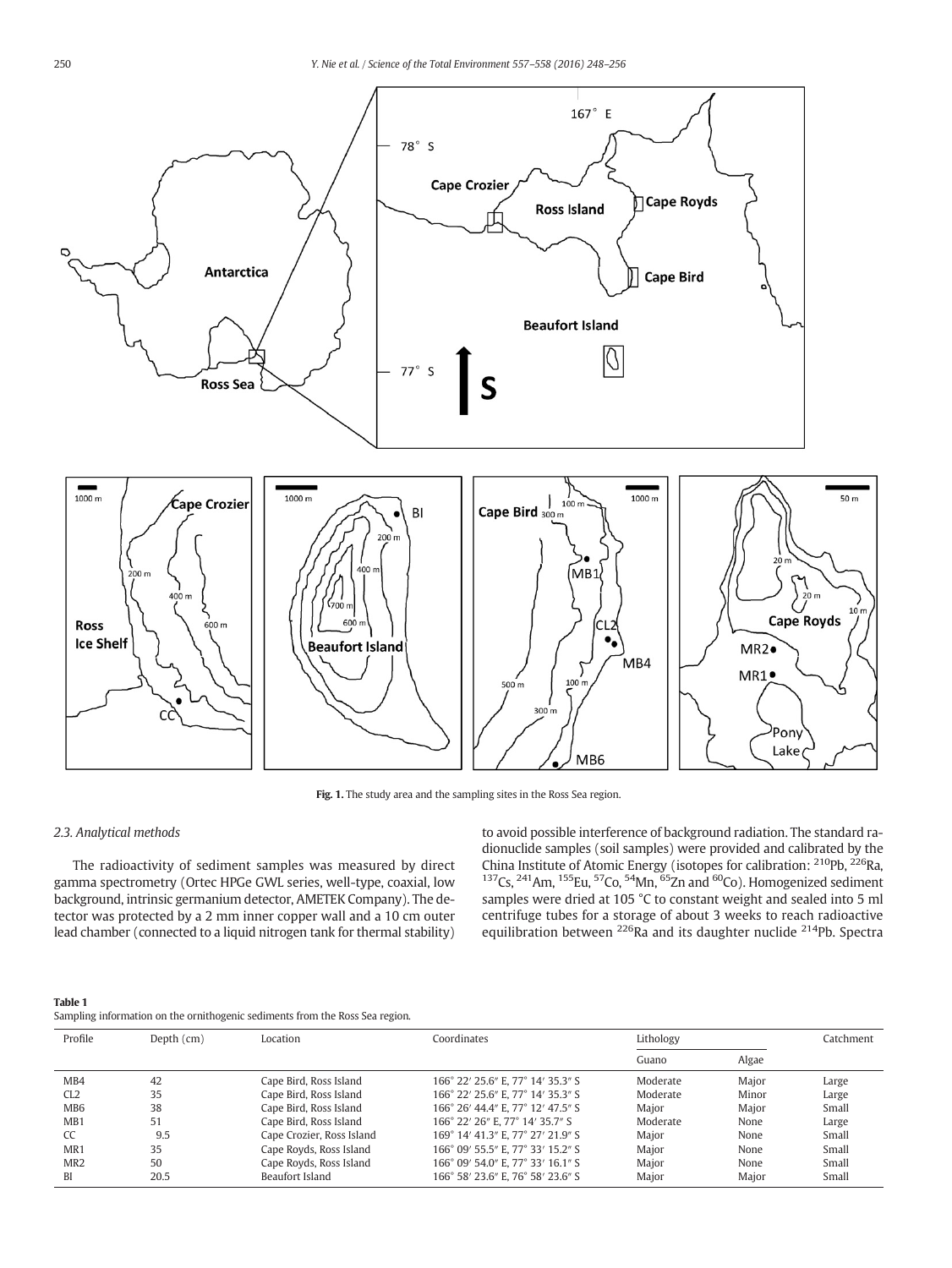<span id="page-3-0"></span>

Activities of radionuclides in the ornithogenic sediments from the Ross Sea region.

| Sample no.          | Depth (cm)                     | Dry density $(g/cm^3)$ | <sup>210</sup> Pb activity (Bq/kg)  | <sup>226</sup> Ra activity (Bq/kg) | <sup>137</sup> Cs activity (Bq/kg) |
|---------------------|--------------------------------|------------------------|-------------------------------------|------------------------------------|------------------------------------|
| MB4-1               | 0.8                            | 1.04                   | $63.9 \pm 8.2$                      | $28.7 \pm 1.6$                     | $3.1 \pm 0.9$                      |
| $MB4-2$             | 1.6                            | 1.15                   | $74.5 \pm 13.1$                     | $30.0 \pm 1.8$                     | $4.1 \pm 0.8$                      |
| MB4-3               | 2.4                            | 0.74                   | $65.3 \pm 11.2$                     | $30.6 \pm 1.9$                     | $6.6 \pm 1.0$                      |
| MB4-4               | 3.2                            | 0.88                   | $75.6 \pm 10.3$                     | $35.3 \pm 1.9$                     | $5.3 \pm 0.8$                      |
| MB4-5               | $\overline{4}$                 | 1.22                   | $58.5 \pm 12.0$                     | $38.2 \pm 1.9$                     | $2.3 \pm 0.6$                      |
| MB4-6               | 4.8                            | 1.49                   | $67.0 \pm 12.5$                     | $33.1 \pm 2.1$                     | $1.7 \pm 0.8$                      |
| MB4-7               | 5.6                            | 1.75                   | $58.7 \pm 9.7$                      | $40.1 \pm 1.9$                     | <b>BDL</b>                         |
| MB4-8               | 6.4                            | 2.15                   | $42.7 \pm 8.7$                      | $37.3 \pm 1.7$                     | <b>BDL</b>                         |
| MB4-9<br>MB4-10     | 7.2<br>8                       | 2.10<br>2.19           | $48.1 \pm 9.1$<br>$34.5 \pm 6.3$    | $44.3 \pm 2.1$<br>$36.0 \pm 1.7$   | <b>BDL</b><br><b>BDL</b>           |
| MB6-1               | 0.6                            | 1.41                   | $47.0 \pm 9.6$                      | $34.8 \pm 2.5$                     | <b>BDL</b>                         |
| MB6-2               | 1.2                            | 1.30                   | $47.2 \pm 11.6$                     | $30.3 \pm 2.1$                     | $3.6 \pm 0.9$                      |
| MB6-3               | 1.8                            | 1.66                   | $45.2 \pm 10.4$                     | $29.0 \pm 2.0$                     | <b>BDL</b>                         |
| MB6-4               | 2.4                            | 1.46                   | $56.6 \pm 11.9$                     | $43.4 \pm 2.6$                     | <b>BDL</b>                         |
| MB6-5               | 3                              | 1.40                   | $40.8 \pm 7.7$                      | $34.6 \pm 2.0$                     | <b>BDL</b>                         |
| MB6-6               | 3.6                            | 1.43                   | $43.9 \pm 7.3$                      | $39.1 \pm 2.2$                     | <b>BDL</b>                         |
| MB6-7               | 4.2                            | 1.38                   | $25.9 \pm 8.0$                      | $20.3 \pm 1.4$                     | <b>BDL</b>                         |
| MB6-8               | 4.8                            | 1.43                   | $35.1 \pm 9.2$                      | $28.7 \pm 2.0$                     | <b>BDL</b>                         |
| MB6-9               | 5.4                            | 1.66                   | $33.3 \pm 6.2$                      | $37.8 \pm 2.2$                     | <b>BDL</b>                         |
| $CL2-1$             | 0.5                            | 1.10                   | $76.0 \pm 12.3$                     | $43.3 \pm 2.1$                     | $2.8 \pm 0.8$                      |
| $CL2-2$<br>$CL2-3$  | $\mathbf{1}$<br>1.5            | 0.89<br>1.41           | $57.7 \pm 11.6$<br>$67.6 \pm 12.2$  | $40.9 \pm 2.1$<br>$38.5 \pm 1.8$   | $3.3 \pm 0.9$<br>$1.1 \pm 0.4$     |
| $CL2-4$             | $\overline{2}$                 | 1.43                   | $57.6 \pm 11.8$                     | $38.3 \pm 1.8$                     | $1.0 \pm 0.4$                      |
| $CL2-5$             | 2.5                            | 1.56                   | $63.5 \pm 11.8$                     | $40.6 \pm 2.0$                     | $1.3 \pm 0.6$                      |
| $CL2-6$             | 3                              | 1.48                   | $51.9 \pm 8.2$                      | $42.1 \pm 2.0$                     | <b>BDL</b>                         |
| $CL2-7$             | 3.5                            | 1.38                   | $43.7 \pm 7.9$                      | $40.7 \pm 1.8$                     | <b>BDL</b>                         |
| $CL2-8$             | $\overline{4}$                 | 1.53                   | $53.0 \pm 9.3$                      | $46.6 \pm 2.1$                     | <b>BDL</b>                         |
| $CL2-9$             | 4.5                            | 1.44                   | $73.3 \pm 12.5$                     | $47.7 \pm 2.0$                     | <b>BDL</b>                         |
| $CL2-10$            | 5                              | 1.47                   | $77.1 \pm 14.6$                     | $46.8 \pm 2.2$                     | <b>BDL</b>                         |
| $CL2-11$            | 5.5                            | 1.56                   | $49.4 \pm 7.9$                      | $32.8 \pm 1.6$                     | <b>BDL</b>                         |
| $CL2-12$            | 6                              | 1.36                   | $63.5 \pm 11.4$                     | $33.7 \pm 1.6$                     | <b>BDL</b>                         |
| $CL2-13$            | 6.5                            | 1.50<br>1.47           | $38.7 \pm 7.9$                      | $30.0 \pm 1.6$                     | <b>BDL</b><br><b>BDL</b>           |
| $CL2-14$<br>$MB1-1$ | $\sqrt{7}$<br>$\mathbf{1}$     | 1.03                   | $35.2 \pm 8.2$<br>$65.5 \pm 10.7$   | $33.9 \pm 1.7$<br>$11.6 \pm 0.9$   | $16.6 \pm 1.1$                     |
| $MB1-2$             | $\sqrt{2}$                     | 1.40                   | $41.0 \pm 7.7$                      | $18.2 \pm 1.3$                     | $14.6 \pm 0.9$                     |
| $MB1-3$             | 3                              | 1.25                   | $36.1 \pm 6.2$                      | $12.7 \pm 0.9$                     | $3.6 \pm 0.6$                      |
| $MB1-4$             | $\sqrt{4}$                     | 1.35                   | $44.8 \pm 7.9$                      | $10.2 \pm 0.8$                     | $1.4 \pm 0.7$                      |
| MB1-5               | 5                              | 1.51                   | $48.4 \pm 8.7$                      | $19.8 \pm 1.3$                     | <b>BDL</b>                         |
| MB1-6               | $\,6$                          | 1.52                   | $44.1 \pm 8.4$                      | $18.3 \pm 1.3$                     | <b>BDL</b>                         |
| MB1-7               | $\sqrt{ }$                     | 1.53                   | $34.9 \pm 6.6$                      | $20.6 \pm 1.4$                     | <b>BDL</b>                         |
| MB1-8               | 8                              | 1.16                   | $24.9 \pm 5.1$                      | $17.8 \pm 1.1$                     | <b>BDL</b>                         |
| MB1-9               | 9                              | 1.40                   | $22.2 \pm 6.0$                      | $19.0 \pm 1.3$                     | <b>BDL</b>                         |
| $CC-1$              | 0.5                            | 0.70                   | $36.0 \pm 7.3$                      | $13.1 \pm 1.1$                     | <b>BDL</b>                         |
| $CC-2$<br>$CC-4$    | $\mathbf{1}$<br>$\overline{c}$ | 0.73<br>0.71           | $51.4 \pm 8.9$<br>$48.8 \pm 8.6$    | $25.2 \pm 1.6$<br>$11.7 \pm 0.9$   | <b>BDL</b><br><b>BDL</b>           |
| $CC-5$              | 2.5                            | 0.73                   | $26.5 \pm 5.0$                      | $6.8 \pm 0.6$                      | <b>BDL</b>                         |
| $CC-6$              | 3                              | 0.73                   | $32.5 \pm 6.0$                      | $9.5 \pm 0.8$                      | <b>BDL</b>                         |
| $CC-7$              | 3.5                            | 0.77                   | $22.9 \pm 4.7$                      | $2.8 \pm 0.3$                      | <b>BDL</b>                         |
| $CC-8$              | 4                              | 0.75                   | $12.7 \pm 2.7$                      | $2.5 \pm 0.3$                      | <b>BDL</b>                         |
| $CC-9$              | 4.5                            | 0.76                   | $14.4 \pm 3.0$                      | $7.4 \pm 0.7$                      | <b>BDL</b>                         |
| $CC-10$             | 5                              | 0.75                   | $15.6 \pm 3.1$                      | $10.0 \pm 0.7$                     | BDL                                |
| MR1-1               | $\mathbf{1}$                   |                        | $95.8 \pm 12.5$                     | $22.7 \pm 1.5$                     | $2.0 \pm 0.7$                      |
| MR1-2               | $\sqrt{2}$                     |                        | $98.2 \pm 8.3$                      | $22.4 \pm 1.3$                     | $1.4 \pm 0.8$                      |
| MR1-3<br>MR1-4      | 3<br>4                         |                        | $129.7 \pm 17.0$<br>$79.9 \pm 11.7$ | $30.3 \pm 2.1$<br>$21.8 \pm 1.4$   | $1.7 \pm 0.7$<br>$1.9 \pm 0.5$     |
| MR1-5               | 5                              |                        | $55.9 \pm 10.2$                     | $18.7 \pm 1.4$                     | $2.0 \pm 0.8$                      |
| MR1-6               | $\,6$                          |                        | $35.4 \pm 6.4$                      | $22.9 \pm 1.5$                     | $1.7 \pm 0.8$                      |
| MR1-7               | 7                              |                        | $46.7 \pm 8.3$                      | $22.4 \pm 1.7$                     | BDL                                |
| MR1-8               | 8                              |                        | $61.4 \pm 10.1$                     | $24.3 \pm 1.6$                     | <b>BDL</b>                         |
| MR1-9               | 9                              |                        | $40.5 \pm 7.5$                      | $17.3 \pm 1.0$                     | BDL                                |
| MR1-10              | 10                             |                        | $28.2 \pm 5.7$                      | $24.0 \pm 1.8$                     | <b>BDL</b>                         |
| MR2-1               | $\mathbf{1}$                   |                        | $76.5 \pm 10.4$                     | $14.3 \pm 1.0$                     | <b>BDL</b>                         |
| MR2-2               | 2                              |                        | $90.6 \pm 15.1$                     | $20.0 \pm 1.6$                     | <b>BDL</b>                         |
| MR2-3               | 3                              |                        | $72.3 \pm 14.3$                     | $20.9 \pm 1.8$                     | BDL                                |
| MR2-4<br>MR2-5      | 4                              |                        | $74.9 \pm 13.8$                     | $20.1 \pm 1.6$                     | <b>BDL</b><br><b>BDL</b>           |
| MR2-6               | 5<br>6                         |                        | $76.9 \pm 14.5$<br>$26.6 \pm 5.8$   | $22.6 \pm 2.0$<br>$21.4 \pm 1.7$   | BDL                                |
| MR2-7               | $\sqrt{ }$                     |                        | $89.8 \pm 16.4$                     | $27.0 \pm 2.4$                     | <b>BDL</b>                         |
| MR2-8               | 8                              |                        | $47.8 \pm 12.1$                     | $20.6 \pm 1.7$                     | BDL                                |
| MR2-9               | 9                              |                        | $45.6 \pm 9.9$                      | $30.8 \pm 2.3$                     | <b>BDL</b>                         |
| MR2-10              | 10                             |                        | $31.2 \pm 6.2$                      | $16.3 \pm 1.5$                     | BDL                                |
| $BI-1$              | 0.5                            | 0.58                   | $89.6 \pm 15.0$                     | $28.0 \pm 1.7$                     | $2.9 \pm 1.2$                      |
| $BI-2$              | $\mathbf{1}$                   | 0.55                   | $62.3 \pm 10.0$                     | $28.0 \pm 1.7$                     | $2.2 \pm 0.7$                      |
| $BI-3$              | 1.5                            | 0.64                   | $49.3 \pm 9.6$                      | $30.4 \pm 1.7$                     | $1.6 \pm 0.8$                      |

(continued on next page)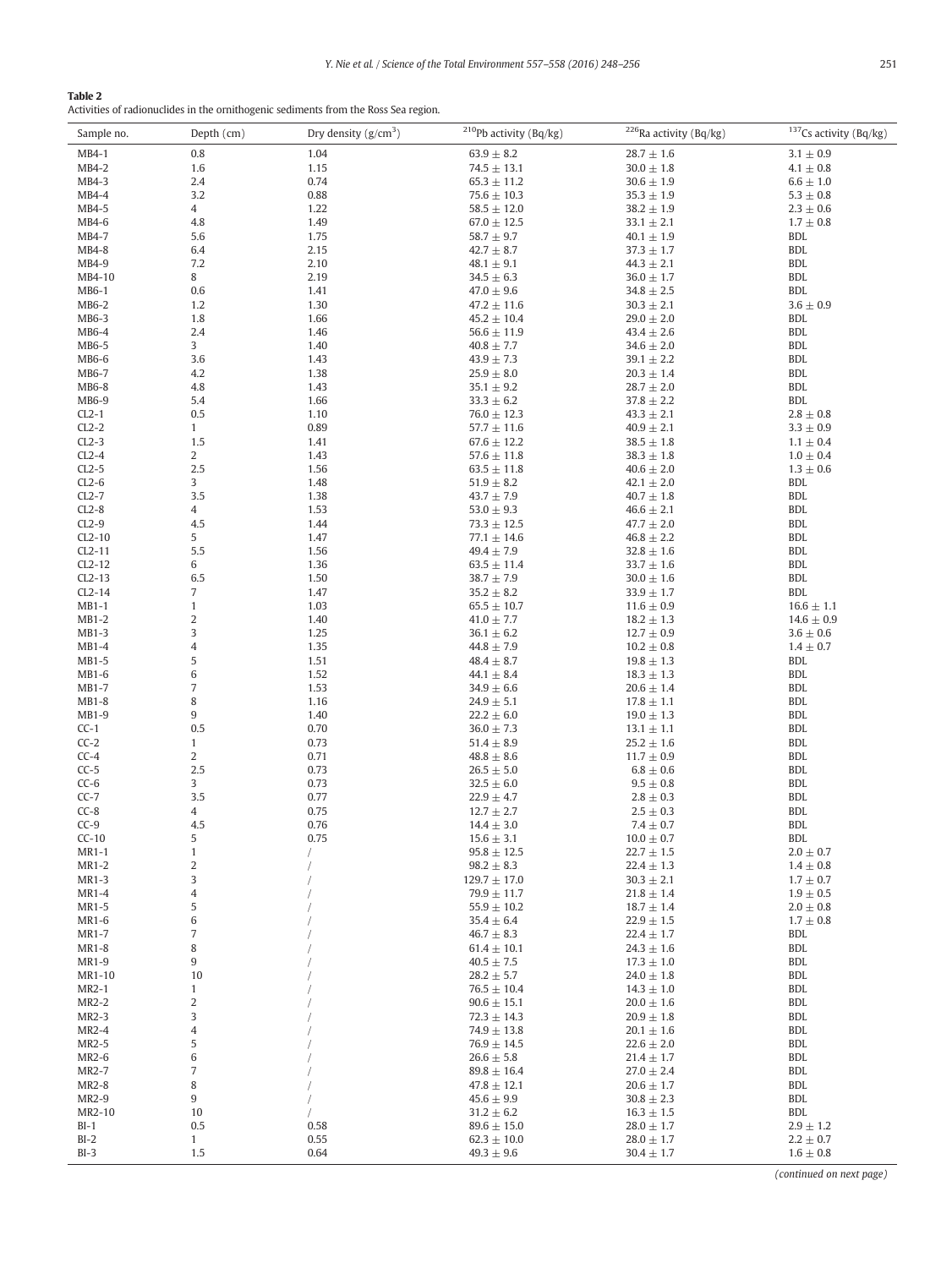|  |  | Table 2 (continued) |
|--|--|---------------------|
|--|--|---------------------|

| Sample no. | Depth $(cm)$ | Dry density $(g/cm^3)$ | <sup>210</sup> Pb activity (Bq/kg) | <sup>226</sup> Ra activity (Bq/kg) | <sup>137</sup> Cs activity (Bq/kg) |
|------------|--------------|------------------------|------------------------------------|------------------------------------|------------------------------------|
| $BI-4$     |              | 0.81                   | $40.8 + 8.2$                       | $29.4 + 1.7$                       | $3.5 + 0.7$                        |
| $BI-5$     | 2.5          | 0.66                   | $34.8 \pm 7.1$                     | $25.8 + 1.7$                       | <b>BDL</b>                         |
| $BI-6$     |              | 0.61                   | $36.7 \pm 7.2$                     | $29.6 \pm 1.7$                     | <b>BDL</b>                         |
| $BI-7$     |              | 0.74                   | $42.8 \pm 7.7$                     | $40.4 + 2.1$                       | <b>BDL</b>                         |
| $BI-8$     |              | 1.05                   | $32.9 + 5.8$                       | $31.9 + 1.7$                       | <b>BDL</b>                         |

": not determined.

BLD: below detection limit.

were obtained after about 24 h to record sufficient counts. Activity of  $^{210}$ Pb was measured by its peak at 46.5 keV in the resulting spectrum files. The <sup>226</sup>Ra activity was determined by its daughter isotope  $^{214}$ Pb at 295 keV, and 137Cs was measured by its emissions at 662 keV. Further details on this methodology can be found in [Xu et al., 2010](#page-8-0).

### 3. Results and discussion

# 3.1. Radionuclide distribution and chronology determination

<sup>210</sup>Pb (half-life T<sub>1/2</sub> = 22.3 a) dating has been commonly used in lacustrine, marine and peat sediments based on the disequilibrium between  $^{210}Pb$  and its parent isotope  $^{226}Ra$  in the  $^{238}U$  decay series, since part of the intermediate gaseous isotope 222Rn would escape from the lithosphere to the atmosphere and join the circulation of air masses [\(Doran et al., 1999, Appleby, 2008; Le Roux and Marshall, 2011](#page-8-0)). Short-lived <sup>222</sup>Rn (T<sub>1/2</sub> = 3.8 d) then decays to <sup>210</sup>Pb and returns to the surface through wet and dry deposition. Local <sup>210</sup>Pb defined as supported <sup>210</sup>Pb is at equilibrium with <sup>226</sup>Ra, while precipitated <sup>210</sup>Pb defined as excess <sup>210</sup>Pb (<sup>210</sup>Pb<sub>ex</sub>) causes disequilibrium between <sup>226</sup>Ra and total  $^{210}$ Pb. Since the decay of  $^{210}$ Pb<sub>ex</sub> follows the radioactive decay law, time sequence of the upper layer sediments could thus be inferred from the half-life and concentration-versus-depth profiles of  $210Pb$  [\(Godoy et al., 1998\)](#page-8-0).

Activity of radionuclides including <sup>210</sup>Pb, <sup>226</sup>Ra, <sup>137</sup>Cs in all eight profiles and the corresponding dry bulk density for each depth in the upper layers of MB4, MB6, MB1 and CC are given in [Table 2.](#page-3-0) Nuclide data in profile MB4, MB6, CL2 and MB1 are concisely presented in the supplementary material of our previous study on the paleoecology [\(Nie](#page-8-0) [et al., 2015](#page-8-0)), and here we discuss these data altogether with CC, MR1, MR2 and BI.  $^{210}Pb$  and  $^{226}Ra$  activities varied significantly among sites with the coefficient of variation for both nuclides around 40%. Since <sup>210</sup>Pb was generally declining due to the decay of <sup>210</sup>Pb<sub>ex</sub> and <sup>226</sup>Ra less fluctuating ([Fig. 2\)](#page-5-0), the difference of  $^{226}$ Ra among profiles was more obvious. We tested the correlation between <sup>226</sup>Ra and grain size (median diameter) in MB4, MB6 CL2 and BI, and find it insignificant (data not shown). And finer sediments don't necessarily correspond to higher <sup>226</sup>Ra level (much lower median diameter in upper MB6 has similar <sup>226</sup>Ra level to CL2 with coarser grain size). Thus we believe <sup>226</sup>Ra was mainly determined by the lithological property of the bedrock that the sediments originally derived from. <sup>210</sup>Pb in MB4 was fluctuating with an overall monotonic decreasing trend, and met the slightly ascending <sup>226</sup>Ra at 8 cm (with the <sup>210</sup>Pb<sub>ex</sub> of more than 3 following subsamples around or below 0 for all eight profiles). Both <sup>210</sup>Pb and <sup>226</sup>Ra in MB6 formed a high value plateau from 2.4 to 3.6 cm, interrupting their decreasing trends. <sup>226</sup>Ra started to increase below the plateau while <sup>210</sup>Pb dropped at 4.8 cm, and <sup>210</sup>Pb<sub>ex</sub> reduced to its zero point at 5.4 cm. <sup>210</sup>Pb kept decreasing from the surface, but increased below 3.5 cm in CL2. Both <sup>210</sup>Pb and the stable <sup>226</sup>Ra started to decline below 5 cm with the equilibrium reached at 7 cm.  $2^{10}Pb$  in MB1 decreased sharply from surface to 3 cm in depth, then rose to a peak at 5 cm and went down gradually from there. <sup>226</sup>Ra in MB1 increased slowly but steadily, except for a minor drop at 4 cm, and the equilibration was reached at 9 cm. Both <sup>210</sup>Pb and <sup>226</sup>Ra in profile CC reached their maximum at 1 cm, and then declined and met their equilibrium at 5 cm. Besides the general descent in <sup>210</sup>Pb trends, both MR1 and MR2 showed a drop at 6 cm (more sudden in MR2), while <sup>226</sup>Ra was stable in the two profiles with their  $^{210}Pb_{ex}$  zero points at 10 cm. The smoothly decreas- $\lim_{h \to 0}$  2<sup>10</sup>Pb in BI was disturbed by a minor peak at 3.5 cm, which was also observed in  $^{226}$ Ra with the equilibrium reached right after at 4 cm.

Based on our field records and previous research on the geochemistry [\(Liu et al., 2013\)](#page-8-0), the sediments are heavily impacted by avian activities. The organic matter (OM) consisted primarily of penguin guano and guano-nourished fresh-water algae, which might influence the nuclide in the surface layers. With this extra characteristic to normal lacustrine sediments, we need to determine the effect of OM on  $^{210}Pb_{ex}$ before age calculation. For all the profiles, guano and algae constitute the majority of total organic carbon (TOC), and phosphorus (P) serves as a robust marker for impact from penguin guano. To determine the extent of influence from guano and algae on  $210P_{\text{Bex}}$  distributions in the sediments, we analyzed the respective correlation of TOC and P with  $^{210}Pb_{ex}$ . As can be seen in [Table 3](#page-5-0), there was little consistency in statistics with only MB4 and BI showing slight or moderate relationships to  $^{210}Pb_{ex}$ -TOC and/or  $^{210}Pb_{ex}$ -P, while the relationships in the other profiles were insignificant, indicating that OM cannot be a controlling factor for the distribution of  $^{210}Pb_{ex}$  in the bulk sediments. According to a previous study on the ornithogenic sediments from Xisha Islands, guano has much lower <sup>210</sup>Pb activity compared to the sediments, and does not exert much influence on the vertical distribution of  $^{210}Pb_{ex}$  ([Xu](#page-8-0) [et al., 2010\)](#page-8-0). Similarly, 210Pb activity in fresh guano and algae samples collected near the sediment profiles from the Ross Sea region were very low  $(^{210}Pb_{\text{guano}} = 9.37 \pm 4.22$ , n = 2;  $^{210}Pb_{\text{algae}} = 15.18 \pm 2.63$ ,  $n = 2$ ). Considering the proportion of TOC in the profiles was usually around 5% or less ([Liu et al., 2013\)](#page-8-0), OM with low 210Pb activity cannot be a source of  $^{210}Pb_{ex}$ . As a function of nuclide activities of individual samples from depths,  $^{210}Pb_{ex}$  flux stands for a proxy for  $^{210}Pb_{ex}$  level. We listed  $^{210}Pb_{ex}$  flux in the sediments from several different sites around Antarctica in [Table 5.](#page-6-0) According to the comparison,  $^{210}Pb_{ex}$ level in the ornithogenic sediments in our study was similar to that of Signy Island (ornithogenic), but higher than the lacustrine sediments unaffected by seabirds from the McMurdo Dry Valleys and South Shetland Islands. Thus we believe that guano and algae-derived organic matter may still act as an adsorbent and help in retaining the atmospherically deposited 210Pb in the penguin-affected sediments. To sum up, the weak correlation  $^{210}Pb_{ex}$  showed with TOC and P for most of the eight profiles and the low  $210Pb$  activity in fresh guano and algae samples ruled out the possibility of guano or algae exerting heavy influence over the distribution of <sup>210</sup>Pb<sub>ex</sub>. Alternatively, we suggest that <sup>210</sup>Pb in the sediments from this region was mainly controlled by atmospheric precipitation instead of OM, though OM does play a role in retaining <sup>210</sup>Pb in the sediments.

As shown in [Fig. 2,](#page-5-0) <sup>210</sup>Pb in the measured profiles generally declined with depth, but not exponentially, probably attributed to the varying accumulation rate. With atmospheric fallout determined as the source of  $^{210}Pb_{ex}$ , the Constant Rate of Supply (CRS) model was applied for dating calculations ([Appleby, 2000; Appleby, 2008](#page-8-0)). The results of  $2^{10}$ Pb dating for all the profiles are plotted in [Fig. 2](#page-5-0). Accordingly, 6.4 cm in MB4, 4.2 cm in MB6, 6.5 cm in CL2, 8 cm in MB1, 4.5 cm in CC, 9 cm in MR1/MR2 and 3.5 cm in BI dated to 149, 119, 170, 135, 117, 151, 108 and 162 a, respectively.

<sup>137</sup>Cs (T<sub>1/2</sub> = 30.2 a) is a radionuclide that originates solely from anthropogenic activities including nuclear/thermonuclear explosions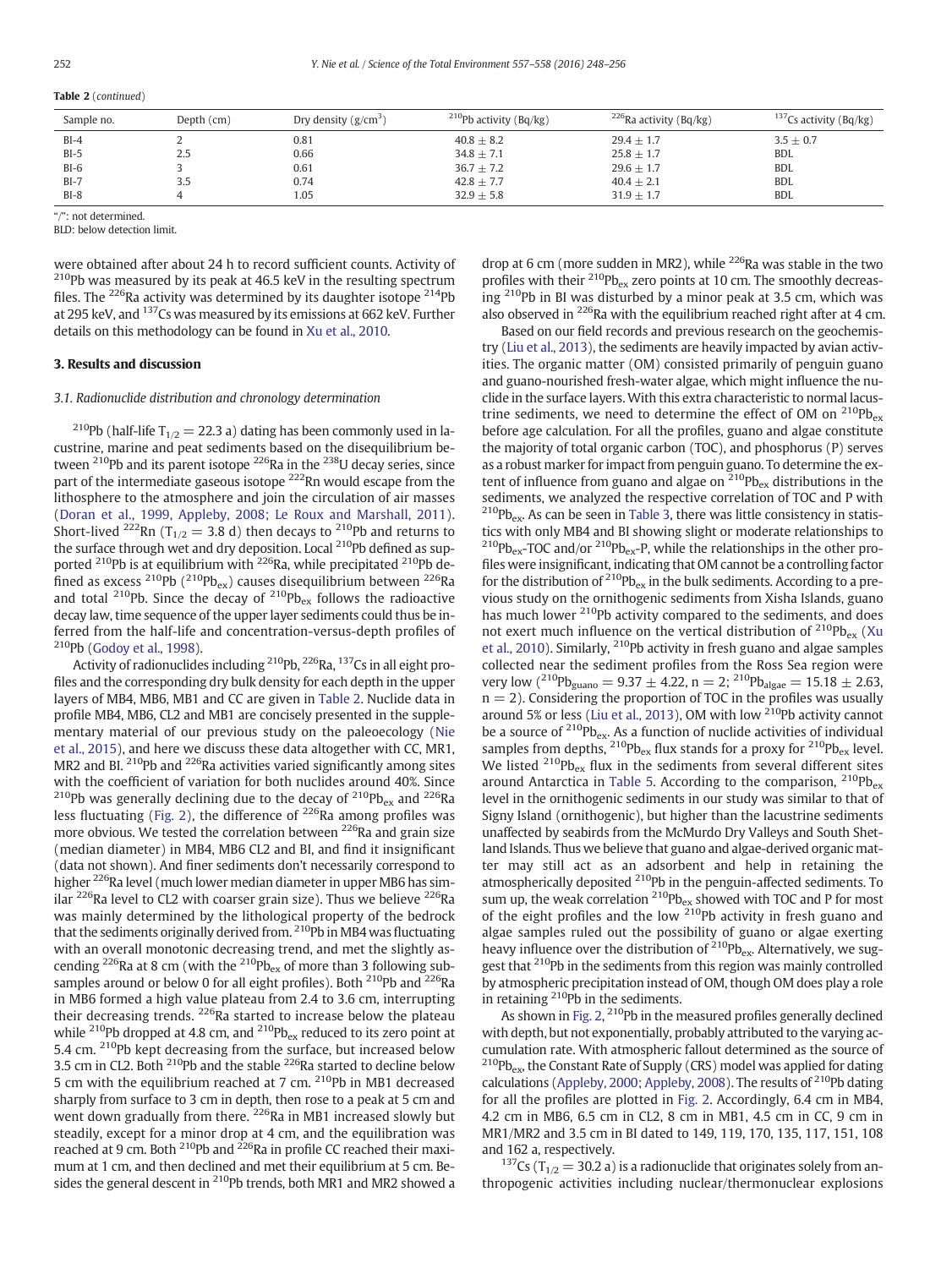<span id="page-5-0"></span>

Fig. 2. Activities of <sup>210</sup>Pb, <sup>226</sup>Ra and <sup>137</sup> Cs against depth and results of dating using CRS model in the profiles.

(from 1950–1980s) and nuclear power plant accidents, which have occurred mainly in the Northern Hemisphere [\(Giuliani et al., 2003; Gulin](#page-8-0) [and Stokozov, 2005\)](#page-8-0). Though radioactive fallout tends to remain in the same hemisphere where it was produced, a small fraction of <sup>137</sup>Cs may still manage to slowly migrate to polar regions via global atmospheric circulation. The transit time for tropospheric transport of air masses from a distant continent to Antarctica is approximately 30 days [\(Maenhaut et al., 1979; UNSCEAR, 1982; Pourchet et al.,](#page-8-0) [2003](#page-8-0)). Due to the precise time points marked by the nuclear tests and nuclear power plant accidents, deposited 137Cs usually shows elevated activity in the corresponding layers, and thus can be used as a chrono-logical marker to assist in the calibration of <sup>210</sup>Pb dates ([Koide et al.,](#page-8-0) [1979; Arnaud et al., 2006\)](#page-8-0). The radionuclide was detected in most profiles, but the signal was generally weak (several Bq/kg, [Table 2](#page-3-0)) except in profile MB1. From the surface layer to 4.8 cm in depth,  $137$ Cs in MB4 formed a peak with its maximum 6.6 Bq/kg at 2.4 cm. Throughout the profile of MB6, only the sediment sample at 1.2 cm showed  $137$ Cs activity of 3.6 Bq/kg.  $137$ Cs in CL2 was about 3 Bq/kg above 1 cm, then it declined to about 1 Bq/kg from 1 to 2.5 cm, and below which was undetectable.  $137Cs$  in MB1 dropped from 16.6 Bq/kg at 1 cm to

1.4 Bq/kg at 4 cm, and was not detected in the remaining section. All samples from CC and MR2 were below detection limit, while <sup>137</sup>Cs in MR2 fluctuated around 2 Bq/kg above 6 cm before dropping to 0 Bq/ kg. 137Cs in BI kept decreasing from the surface with depth, but formed a peak at the same level as the surface at 2 cm. The  $137Cs$  peak in MB4 was rather apparent at 1988, but judging from the fact that no signal

| Table 3                    |  |
|----------------------------|--|
| Completional between 210ph |  |

Correlations between  $^{210}Pb_{ex}$  and TOC, P in the profiles.

| Profile         | $r^2$ for TOC- $^{210}Pb_{\rm ev}$ | $r^2$ for P-210Pb <sub>ey</sub> |
|-----------------|------------------------------------|---------------------------------|
| MB4             | $0.66^a$ (n = 10)                  | $0.20^b$ (n = 7)                |
| MB <sub>6</sub> | $0.10^b$ (n = 9)                   | $0.046^b$ (n = 3)               |
| CI.2            | $0.10^b$ (n = 14)                  | $0.01^b$ (n = 8)                |
| BI              | $0.57a$ (n = 8)                    | $0.93a$ (n = 6)                 |
| CC              | $0.21^b$ (n = 9)                   | $0.56^b$ (n = 4)                |
| MB1             | $0.16^b$ (n = 9)                   | $0.0012^b$ (n = 9)              |
| MR <sub>1</sub> | $0.17^{\rm b}$ (n = 10)            | $0.53^c$ (n = 10)               |
| MR <sub>2</sub> | $0.028^b$ (n = 10)                 | $0.19^b$ (n = 10)               |

<sup>a</sup> Significant at the 0.05 level.

Not significant at the 0.05 level.

Negative correlation significant at the 0.05 level.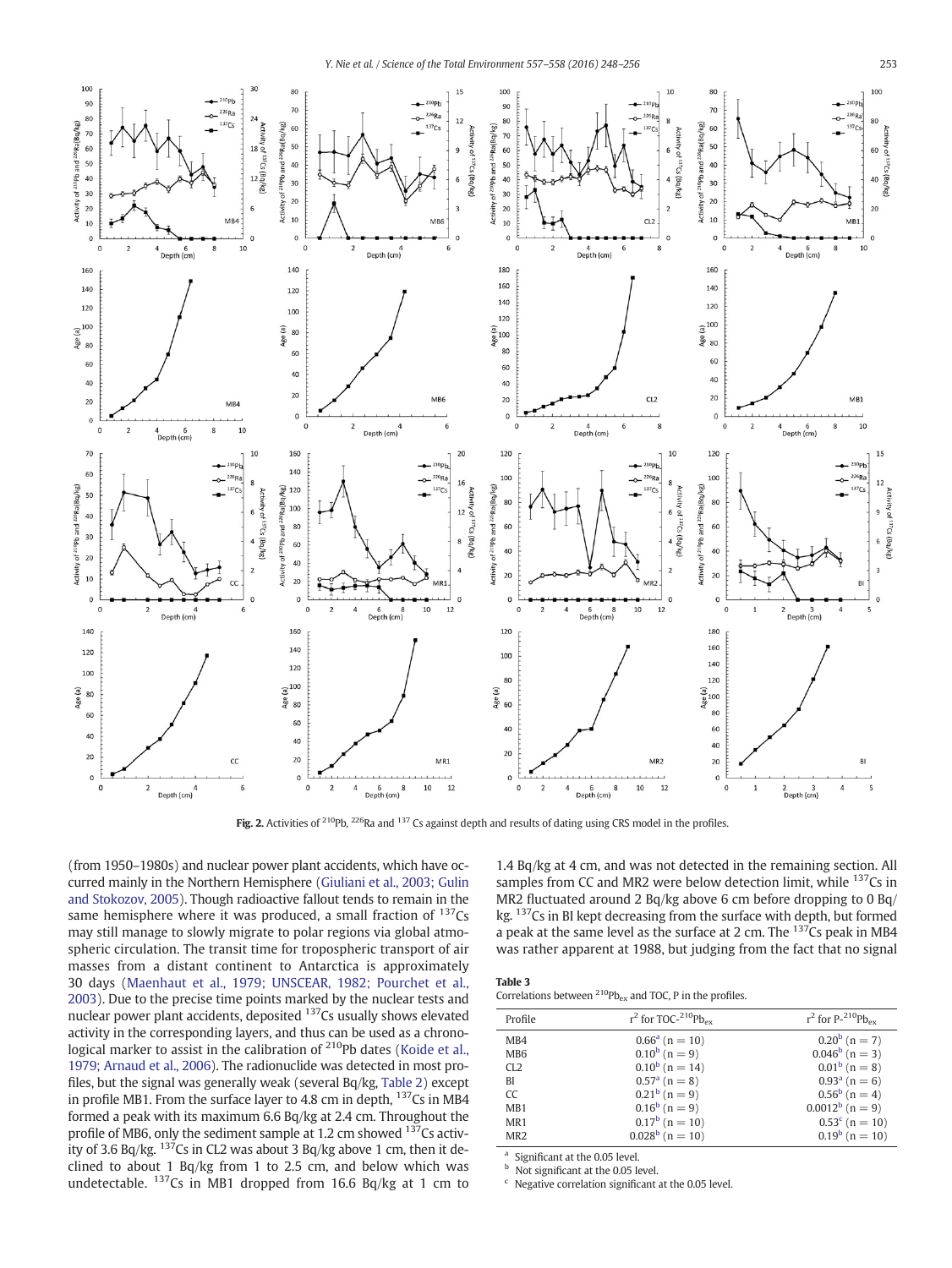<span id="page-6-0"></span>

| Table 4                                                                             |  |  |
|-------------------------------------------------------------------------------------|--|--|
| Calculated deposition rates, $^{210}Pb_{ex}$ and $^{137}Cs$ inventories and fluxes. |  |  |

| Profile                                          | Average<br>deposition rate<br>(g/cm <sup>2</sup> a) | $^{210}Pb_{\text{ex}}$<br>inventory<br>$(Bq/m^2)$ | $^{210}Pb_{\rm ex}$<br>flux<br>(Bq/m <sup>2</sup> a) | $137C_S$<br>inventory<br>$(Bq/m^2)$ | $137Cs$ flux<br>(Bq/m <sup>2</sup> a) |
|--------------------------------------------------|-----------------------------------------------------|---------------------------------------------------|------------------------------------------------------|-------------------------------------|---------------------------------------|
| MB1<br>M <sub>B</sub> 4<br>MB <sub>6</sub><br>CC | 0.1214<br>0.0783<br>0.0706<br>0.0406                | 2801.56<br>2181.11<br>663.79<br>757.21            | 87.24<br>67.92<br>20.67<br>23.58                     | 439.14<br>182.56<br>27.93<br>BDI.   | 10.09<br>4.19<br>0.64<br>BDI.         |

BLD: below detection limit.

of the Chernobyl nuclear plant accident has been detected in Antarctica, it is probably just the result of the high mobility of  $137Cs$  [\(de Lima](#page-8-0) [Ferreira et al., 2013](#page-8-0)). <sup>137</sup>Cs in MR2 and CC was too low to function as a chronological marker, while its peaks in MB6, CL2, MR1 and BI were in discrepancy with 210Pb age. This result may be explained by the following processes. First, the activity of the nuclide  $137$ Cs was greatly decreased due to the long distance transportation in the atmosphere. Very low levels of radioactivity in the sediments would weaken its function as a reference time marker. Second, the radionuclide <sup>137</sup>Cs is chemically active and has a relatively high mobility. Thus, downward diffusion might occur [\(Schüller et al., 2004; de Lima Ferreira et al.,](#page-8-0) [2013\)](#page-8-0). The surface layer in MB1 showed evident  $137$ Cs activity peaks, suggesting the local environment may impose a higher influence on the nuclide than precipitation ([Schüller et al., 2004](#page-8-0)). 210Pb dating in the Ross Sea region is relatively limited, however, analyzed nuclides from the ornithogenic sediments in this study produced sufficient data for 210Pb dating. Due to the distant location of the sampling site, neither disturbance from human activities nor local animals were observed during field work. Further chronology determination using AMS  $^{14}$ C dating based on biological remains including penguin bones/feathers and seal hairs showed no age inversion [\(Nie et al., 2015\)](#page-8-0), reassuring the preservation of the sediments. Thus the reliability of  $210Pb$  dating of the ornithogenic sediments in the Ross Sea region can be validated.

# 3.2. Environmental implications of radionuclide flux in the Ross Sea region

Fluxes of  $^{210}Pb_{ex}$  and  $^{137}Cs$  in the profiles were calculated based on their inventories  $(I_s)$ , which were in turn calculated from radioactivity and dry bulk density (measured only in MB4, MB6, MB1 and CC; Table 4) using the equations:

$$
\begin{array}{l} I_m = A \times \rho \times d \\ flux = I_s \times \lambda. \end{array}
$$

 $\rm I_m(Bq/m^2)$  was the individual inventory of the subsample at depth m calculated multiplying activity per weight unit (A: Bq/kg) by bulk density ( $\rho$ : g/cm<sup>3</sup>) and the sectioning intervals (d: cm), and I<sub>s</sub> (Bq/m<sup>2</sup>) was total inventory of the profile (the add-up of I<sub>m</sub>). The decay constant of <sup>110</sup>Pb  $\lambda = 0.023$  a<sup>-1</sup>, and the decay constant of <sup>137</sup>Cs  $\lambda = 0.023$  a<sup>-1</sup>. The result indicates  $^{210}$ Pb<sub>ex</sub> flux varying from 20.67 to 87.24 Bq/m<sup>2</sup>a, and  $^{137}$ Cs flux varying from 0.64 to 10.09 Bq/m<sup>2</sup>a (Table 4). Compared to multiple  $^{210}Pb_{ex}$  flux determined on different sources across Antarctica (Table 5), our results are similar to lacustrine sediments from Signy Island, since the profiles were developed in lacustrine or similar environments like the catchments near the penguin colonies. But  $^{210}Pb_{ex}$  flux in the ornithogenic sediments was much greater than in some Antarctic lakes (only slightly higher than the value of direct fallouts from atmospheric precipitation, Table 5), which was probably caused by their limited catchment size. The calculated  $^{210}Pb_{ex}$  and  $137Cs$  fluxes for the profiles MB1, MB4, MB6 and CC are given in [Fig. 3](#page-7-0). There is an evident difference among the profiles with the maximum more than  $4\times$  higher than the minimum  $^{210}Pb_{ex}$  flux and  $15\times$  higher in  $137$ Cs (profile CC not included), and we found the inventory and flux in  $^{210}Pb_{ex}$  and  $^{137}Cs$  decreased in the order of  $MB1 > MB4 > MB6 > CC$ .

Since  $^{210}Pb_{ex}$  and  $^{137}Cs$  were both atmosphere-derived, precipitated nuclide fluxes should have a regional consistency [\(Godoy et al., 1998;](#page-8-0) [Pourchet et al., 2003\)](#page-8-0). However, the fluxes of the profiles varied significantly across Ross Island, implying a different mechanism. Thus the large difference in observed fluxes could only be caused by the individual sedimentary environment of each profile. A much lower average <sup>210</sup>Pb<sub>ex</sub> flux of 5.5 and 3.5 Bq/m<sup>2</sup>a, in Antarctica was calculated based on the 210Pb concentration in the surface snow and annual mean precipitation ([Preiss et al., 1996, Appleby, 2008,](#page-8-0) Table 5). This flux was more than one order of magnitude lower than the levels in the mid-latitude sites in the Northern Hemisphere, and was in accordance with the simulated results from modeling [\(Henderson and Maier-Reimer, 2002\)](#page-8-0). As mentioned above,  $^{210}Pb_{ex}$  flux in the lacustrine sediments affected by seabirds at Signy Island, Antarctica, was higher than the estimated atmosphere flux ([Appleby et al., 1995](#page-8-0), Table 5). The phenomenon of amplified sedimentary <sup>210</sup>Pb flux was believed to be induced by a concentrated <sup>210</sup>Pb from the catchment loads from inflows during the austral spring thaw [\(Appleby, 2008; Sanders et al., 2010](#page-8-0)). According to field records ([Table 1](#page-2-0)), MB4 was collected from a lacustrine environment, which receives precipitated <sup>210</sup>Pb from the entire catchment. MB1 consisted of dry sediments, but judging from the surrounding terrain, this site should be within or near an aquatic environment. In contrast, MB6 and CC were directly excavated from active penguin colonies with much less inflow than the two profiles mentioned above. Thus, the lower  $^{210}Pb_{ex}$  fluxes in MB6 and CC are understandable. However, profile MB1 with its smaller catchment size and lower moisture level than MB4 exhibited higher  $^{210}Pb_{ex}$  and  $^{137}Cs$  fluxes in the sediments. This cannot simply be explained by the difference of the depositional environment, for the <sup>137</sup>Cs flux in MB1 was more than twice as much as in M<sub>R4</sub>

To explore the reason behind this, we plotted  $^{210}Pb_{ex}$  and  $^{137}Cs$  flux data of MB1, MB4, MB6 and CC from Ross Island with their average deposition rate [\(Fig. 3](#page-7-0)). Combined with the distribution of the sampling sites shown in [Fig. 1](#page-2-0), the decreasing order of deposition rate from MB1 to CC indicates that the extra nuclides in profile MB1 were highly relevant to its location. Due to the low rain/snow fall in Antarctica (~202.5 mm in McMurdo Sound), melt water from accumulated snow in the glacial fronts becomes the most important supply for the ponds and catchments scattered in the ice-free areas, ensuring the prosperity of the local ecosystem ([Kennedy, 1993; Archer et al., 2015](#page-8-0)). Precipitated  $210Pb$  and  $137Cs$  would be trapped in the permanent ice cover with continuously formed new snow, and partly carried away by the flows of melt water during the thaw in the austral spring ([Pourchet et al.,](#page-8-0) [2003; Suzuki et al., 2004\)](#page-8-0). The ice-free area of Cape Bird extends from the coast up to the western margin of the Mt Bird ice cap which feeds

### Table 5

Flux of  $^{210}Pb_{ex}$  determined on different sources across Antarctica.

| Region                                      | Source                    | Reference            | $^{210}Pb_{ex}$ flux (Bq/m <sup>2</sup> a) |
|---------------------------------------------|---------------------------|----------------------|--------------------------------------------|
| Ross Sea                                    | Ornithogenic sediment     | This study           | 20.67-87.24                                |
| McMurdo Dry Valleys                         | Lacustrine sediment       | Doran et al., 1999   | $0.15 - 16.61$                             |
| Signy Island, Antarctic Peninsula           | Lacustrine sediment       | Appleby et al., 1995 | $32 - 137$                                 |
| South Shetland Islands, Antarctic Peninsula | Lacustrine sediment       | Roos et al., 1994    | $1.25 - 8.72$                              |
| $60 - 90^\circ S$                           | Atmospheric precipitation | Preiss et al., 1996  | 3.5                                        |
| Antarctica                                  | Atmospheric precipitation | Appleby, 2008        | 5.5                                        |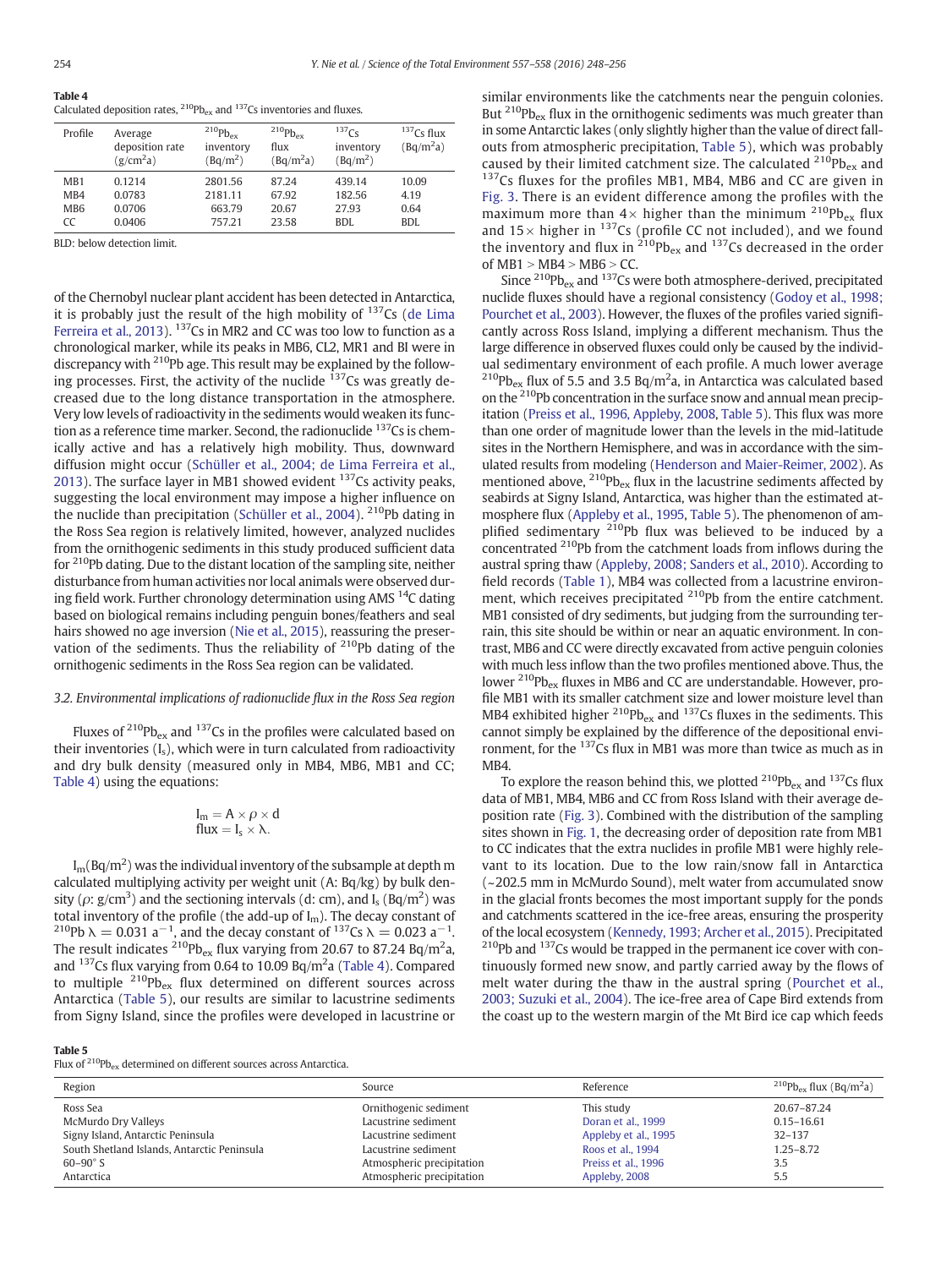<span id="page-7-0"></span>

Fig. 3.  $^{210}Pb_{ex}$  and  $^{137}Cs$  flux in profile MB1, MB4, MB6 and CC with average deposition rate showing a decreasing trend from glacial front to near-shore penguin colonies.

several outlet glaciers that flow around parasitic cinder cones and terminate on land [\(Dochat et al., 2000](#page-8-0)). Judging from the geographic features at Cape Bird and field records, surface runoff from the scattered glacial fronts and snow banks in front of the Mt Bird ice cap would flow from the elevated hillside through raised beach ridges and finally to the sea shore [\(Fig. 1\)](#page-2-0). Thus the MB1 profile which was closer to the glacial front would receive more inflow, and it was clearly corroborated by its elevated average deposition rate (as high as  $0.12$  g/cm<sup>2</sup>a; Fig. 3). MB4 with a larger catchment but farther away from the glacial front, however, has a lower deposition rate, which in turn resulted in lower  $^{210}Pb_{ex}$  and  $^{137}Cs$  flux, not to mention MB6 and CC with even smaller catchment sizes and deposition rate. Since the chemical activity and mobility of Cs were much higher than Pb, its downward movement was more significant, resulting in a more drastic decrease from profiles with high to low deposition rates ([Ivanovich and Harmon, 1992;](#page-8-0) [Mietelski et al., 2008\)](#page-8-0).<br>Apart from the different fluxes among profiles, high <sup>210</sup>Pb<sub>ex</sub> and

 $137$ Cs flux in the site closest to the glacial front may also indicate an increased input of melt water caused by continuous warming over the recent century ([Appleby et al., 1995; Gulin and Stokozov, 2005;](#page-8-0) [Sanders et al., 2010](#page-8-0)). To test this hypothesis, we plotted the deposition rate of the four profiles against age sequence (Fig. 4). As is shown in this figure, the deposition rate of all profiles showed constant ascending trends toward the present, except for the sudden drop in the surface layer in MB1. The curves were rather low and stable before 1960– 1970s, and began to rise rapidly thereafter. The most recent one or two decades witnessed the highest deposition rate in this region. According to the report of PAGES 2 k Consortium, synthetic temperature reconstructions using different data sources exhibit a clear warming trend after the Little Ice Age (LIA) in Antarctica. [Rhodes et al. \(2012\)](#page-8-0) reported that the Ross Sea region was  $1.6 \pm 1.4$  °C warmer in the post-LIA period than during the LIA based on the analyses of δD from an ice core from Mt Erebus (Ross Island) in the Ross Sea region. Similarly, [Bertler](#page-8-0) [et al. \(2011\)](#page-8-0) reported their isotopic analysis on an ice core retrieved from the Victoria Lower Glacier, showing the surface temperatures in the Ross Sea region increased about 2 °C after the LIA. According to the instrumentally recorded meteorological data from Scott Base on Ross Island, there has been a significant spring warming of 0.41  $\pm$ 0.39 °C per decade since 1958, and this trend increased to 0.64  $\pm$ 0.69 °C per decade after 1979 ([Clark et al., 1988; Schneider et al.,](#page-8-0) [2012; Sinclair et al., 2012\)](#page-8-0). This warming also has been corroborated by the increasing resident Adélie penguin population and the southward expansion of their colonies since the 1970s [\(Taylor and Wilson,](#page-8-0) [1990](#page-8-0)). There is no doubt that the warming in this region would produce more melt water, increase the surface flow carrying the nuclides accumulated in the ice, snow and soil detritus. As our cores were sampled along the runoff pathway, and they have different accumulation rates, this would enhance the difference of the inventories and fluxes of  $^{210}Pb_{ex}$  and  $^{137}Cs$  among the profiles ([Sanders et al., 2010\)](#page-8-0). Nonetheless, the evident rise of sedimentation rate and flux throughout all sediment profiles is a sound indicator of successive warming over the past century. Thus, it is clear that nuclides in the ornithogenic sediments from the Ross Sea region can be used not only in chronological determinations, but also as indicators for local climate changes.



Fig. 4. Deposition rate in the upper layers of profile MB1, MB4, MB6 and CC.